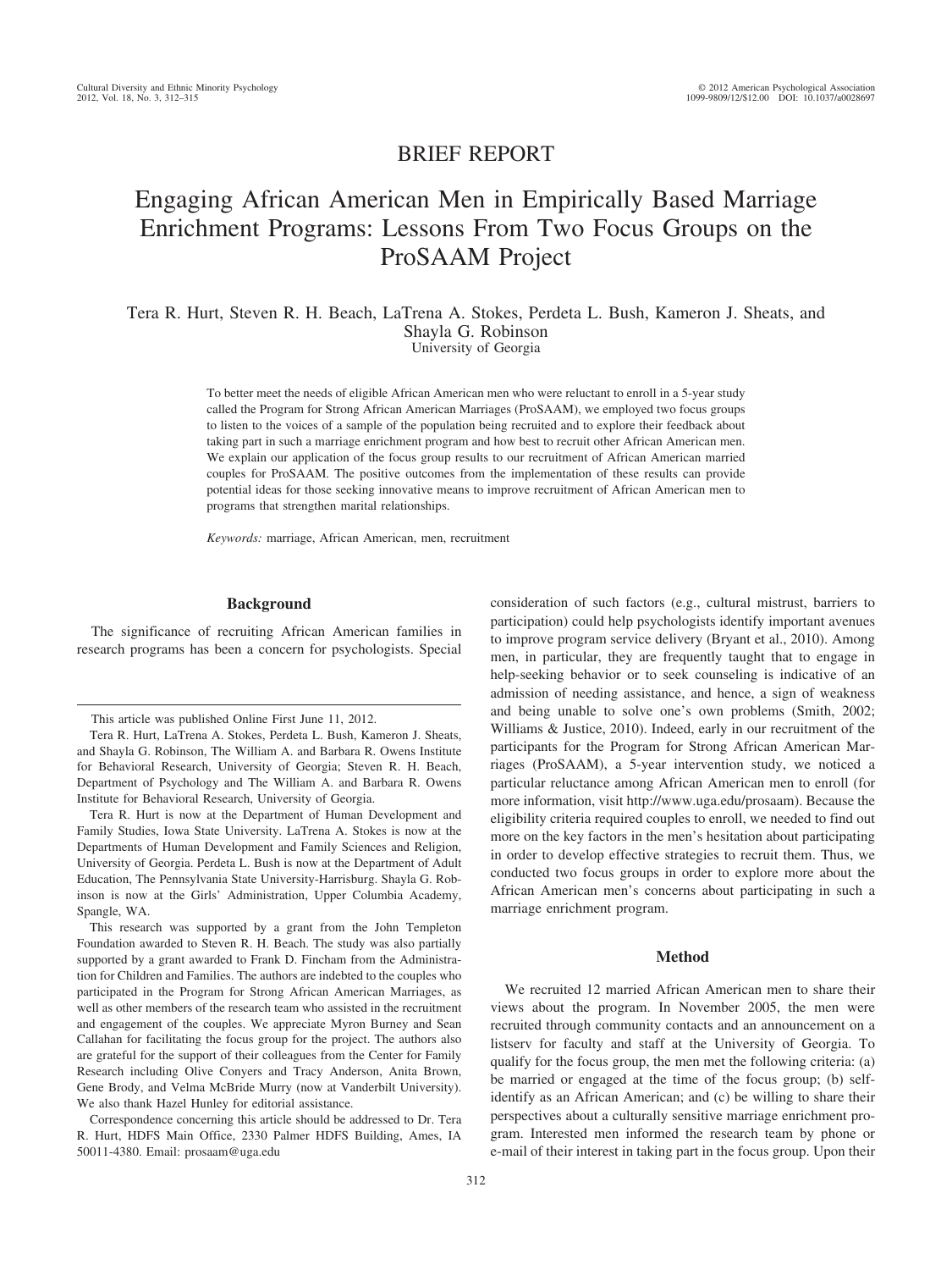arrival at the research center to participate in the focus group, they were served dinner, and paid \$50.00 for their participation.

The sample size was 12. All the men identified themselves as African American; all were currently married at the time of the focus group. The sample mean age was 35 (range 26 –50; see Table 1). The mean level of education was some college or technical school (range high school diploma to advanced degree). On average, the men reported individual incomes in the \$40,000 – 49,999 category (range \$10,000 –19,999 to \$70,000 or more) and an average household income of \$50,000 –59,999 (range from \$30,000 –39,999 to \$70,000 or more). On average, the men had one biological child (range  $0-3$ ). They had been together with their wives (including dating and marriage) for an average of 15 years (range 6 –27 years). On average, the men had been married 7 years (range 1–22).

Two African American male facilitators— both partnered, neither married—attended a 1-hr training prior to the focus group meeting to obtain guidance on the focus group protocol. After the facilitator training, the 12 men were separated into two groups of six; each group was led by one facilitator. The facilitators introduced themselves and presented the topic of discussion: participation in a program for couples to strengthen their marriage. The facilitators reviewed the Informed Consent and obtained signatures from all men; the study was conducted in compliance with the University of Georgia's Institutional Review Board. The facilitators asked the men about motivating factors for participating in a marital enrichment program, strategies to foster enthusiasm about such a program, barriers to taking part in the program, and comments on the program format and structure. The focus group discussions were recorded digitally. Four observing graduate students took notes while the men in the groups talked, in order to ensure that the discussion themes were captured. After the focus group session, the facilitators and graduate students discussed with the research team their perceptions of the group discussions. Gaining different perspectives about the focus group discussions enabled the authors to confirm that the data were reliable.

The research team analyzed the content of the focus group discussions to identify themes in the data. Through the process of conventional content analysis, themes were derived directly from the data (Hsieh & Shannon, 2005). Content analysis was selected in order to identify similarities and differences in the themes that

| Table 1 |                                |  |
|---------|--------------------------------|--|
|         | Sample Demographics $(n = 12)$ |  |

emerged from the data. In the process of reviewing the digital recordings and focus group notes, we reached conclusions about common themes in the men's perspectives on the marriage program and how to recruit African American men to it.

The results of our analyses are as follows. First, the men, being already overcommitted with work and family responsibilities, stated that they were unwilling to commit to attending a marital enrichment program. The program would meet one full Saturday for the first session and one half Saturday for the second, with 1 month of skills practice in between. Second, the men acknowledged how much they would appreciate connecting with a mentor, someone they could obtain sound advice from about being a husband. Third, the men underscored the importance of securing a program endorsement from a male who had been married for a long time and was viewed as having an upstanding lifestyle. From their perspective, it would be preferable to identify this person through churches. Next, we outline the implementation of the focus group suggestions for the ProSAAM project.

## **Implementation of Focus Group Results**

# **Program Format**

We changed the program format from one full Saturday and one half Saturday with 1 month of skills practice to three Saturday mornings with 2 weeks of skills practice between each session. The research team also spent more time refining the available services for couples, including monetary incentives, free child care for dependent children and elderly relatives, complimentary transportation, and a free breakfast and lunch (Yancey, Ortega, & Kumanyika, 2006). We paid careful attention to the locations selected for the educational programs (e.g., Boys and Girls Clubs, hotels, buildings on university campuses), ensuring they were centrally located and easy to access from major thoroughfares (Cooney, Small, & O'Connor, 2007). We shied away from using free-of-charge facilities at churches to reduce the likelihood that participants would have reservations about participating in the program at worship centers of different denominations from their own.

| Participants | Age | Education           | Individual<br>income | Household<br>income | Number of<br>biological children | Number of years in<br>relationship with wife | Number of<br>years married |
|--------------|-----|---------------------|----------------------|---------------------|----------------------------------|----------------------------------------------|----------------------------|
|              | 34  | Some college        | \$20,000-\$29,999    | \$50,000-\$59,999   |                                  |                                              |                            |
|              | 30  | Some college        | \$10,000-\$19,999    | \$50,000-\$59,999   |                                  |                                              |                            |
|              | 26  | Some college        | \$30,000-\$39,999    | \$70,000 or more    |                                  |                                              |                            |
|              | 29  | Some college        | \$30,000-\$39,999    | \$50,000-\$59,999   |                                  | 13                                           |                            |
|              | 50  | College degree      | \$50,000-\$59,999    | \$50,000-\$59,999   |                                  | 27                                           | 22                         |
| <sub>(</sub> | 31  | Advanced degree     | \$60,000-\$69,999    | \$70,000 or more    |                                  | 10                                           |                            |
|              | 39  | Advanced degree     | \$70,000 or more     | \$70,000 or more    |                                  | 16                                           |                            |
| 8            | 28  | High school diploma | \$70,000 or more     | \$70,000 or more    |                                  | 11                                           |                            |
|              | 42  | Some college        | \$20,000-\$29,999    | \$40,000-\$49,999   |                                  | 10                                           |                            |
| 10           | 42  | Advanced degree     | \$70,000 or more     | \$70,000 or more    |                                  | 26                                           |                            |
| 11           | 35  | College degree      | \$40,000-\$49,999    | \$70,000 or more    |                                  | 19                                           |                            |
| 12           | 40  | Some college        | \$20,000-\$29,999    | \$30,000-\$39,999   |                                  | 20                                           |                            |
|              |     |                     |                      |                     |                                  |                                              |                            |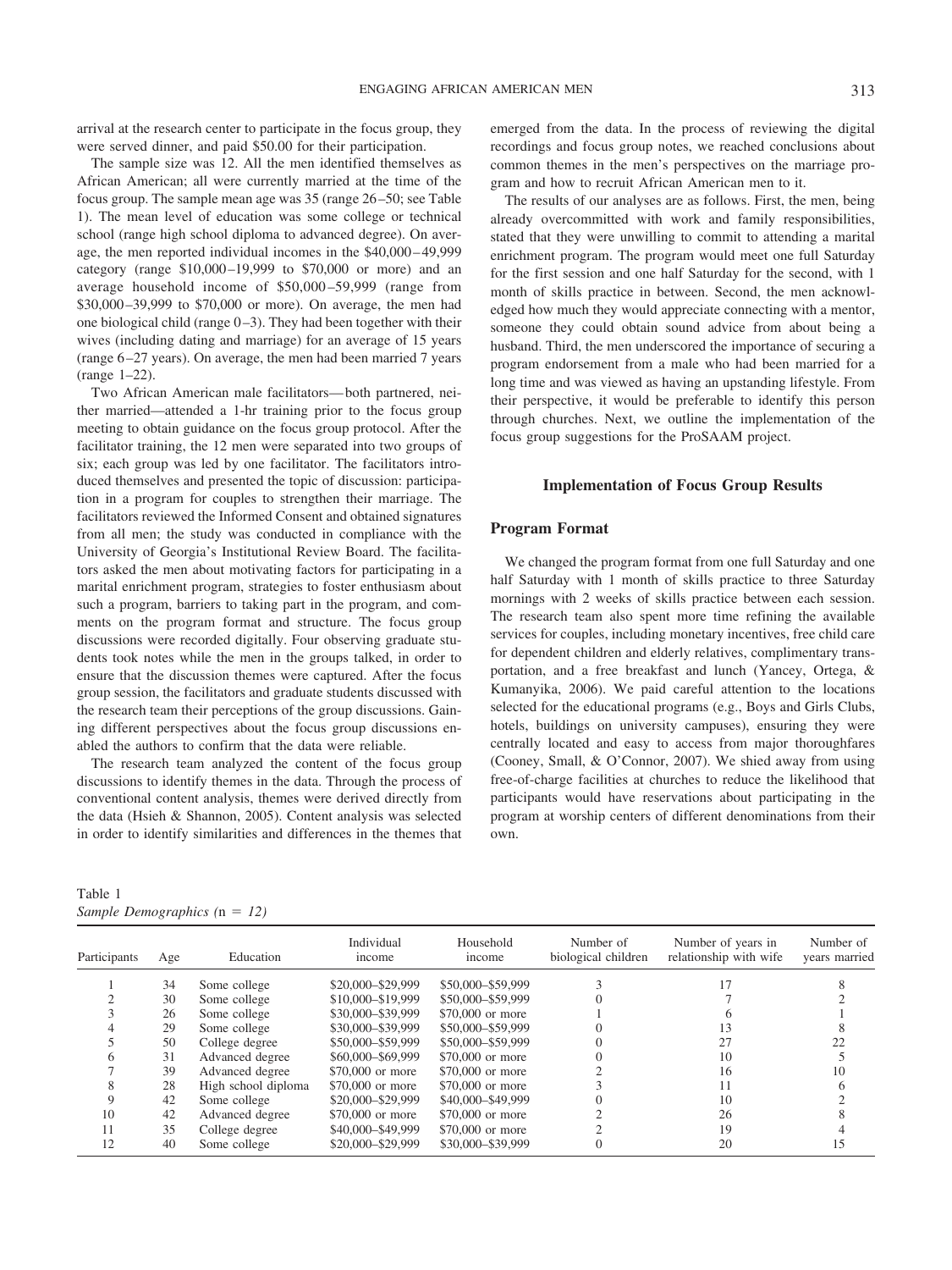# **Mentorship**

We relied on the men who were employed in the program to serve in the role of male ambassador, which were used to inform, recruit, and retain any eligible or enrolled men who were deemed reluctant or unsure about their participation. Male project personnel were successful in their attempts to speak to disinterested men about the importance of their involvement in such a marriage enrichment program and persuade them to participate (Hill et al., 1999).

In an attempt to provide the men with more one-on-one time with their same-gender facilitator, we separated the men and women for lunch. Men and women were able to dine without their spouses or fiancés/fiancées to discuss issues that might be salient for mates in a gender-exclusive setting. Participants used the time to mentor one another about successes in their marriages as well as provide testimonies to one another about how they triumphed over tribulation in difficult seasons of their relationships. The men, in particular, engaged in fellowship and found comfort in knowing that their marital struggles were common. Prior to the program, many men, especially those only married a few years, felt unsure about their situation. Other men assured them that their concerns were valid, normal, and expected. These discussions proved significant for establishing a supportive marriage community among the mates. During this time, they also had the chance to learn more about the facilitator's marital experiences and to ask questions about the skills or materials that were presented.

#### **Faith-Based Partnerships**

In light of the focus group results, we worked diligently to partner with faith-based organizations. Our curriculum specifically attended to the significance of spirituality and religion within the African American community, and in so doing, we were better able to offer a marriage enrichment program that was culturally sensitive. We advocated for the use of prayer in marriage as a way to calm couples and help them refocus before, during, and after conflict (Dunn & Horgas, 2000). We combined the practice of prayer with a program that had a strong empirical foundation, the Prevention and Relationship Enhancement Program (PREP). In sum, through the incorporation of prayer into ProSAAM, we were able to offer a culturally sensitive vehicle for marital enrichment and allow couples to learn communication and problem-solving skills in the context of their own spiritual beliefs.

It was also important to meet with pastors and marriage ministry leaders one-on-one and allow them to evaluate and critique the program. Our ultimate goal was to secure a commitment from the pastor to endorse our program from the pulpit as one way of advertising it to their congregants. Toward this goal, we first developed a "church packet," which included an array of Pro-SAAM materials and a cover letter that we mailed to contacts. In addition to the church packet, we adopted a second strategy to reach the leaders of predominantly African American congregations, by organizing a reception for area pastors and ministerial leaders. Hosted by an area minister, this event was called "An Evening of PRAISE." PRAISE stood for the six ways in which we asked pastors to partner with ProSAAM—prayer, recruitment, advertisement, information, sponsorship, and endorsement. This event was particularly successful and helped us to make contact with key church leaders. Following dinner, the project leaders delivered a presentation that introduced ProSAAM's mission to invited guests. At the conclusion of the presentation, the project leaders fielded questions, received suggestions for program improvements, and met individually with each church official to discuss a plan for working with their congregation (e.g., pastor and spouse would participate in ProSAAM to obtain a first-hand experience, marriage ministry leaders would review program materials). After the partnership was established, church officials often requested a team member to attend their church meetings, Bible studies, worship services, and other church events to offer information about ProSAAM to congregants. It proved critical to ensure that all members of the research team were cross-trained and equipped with information to enroll couples and to ensure that someone from the team would always be available to respond to these invitations (sometimes last minute) to recruit couples.

The pastors also voiced their reservations about the program. For example, none felt comfortable endorsing the program from the pulpit when the program had age restrictions on who could participate, thereby excluding some congregants. As a result, we modified our approach and welcomed all married and engaged persons in their congregations to take part in the educational program sessions (as a community service), but we only enrolled those who met the marital eligibility requirements to participate in the research study. In another example, pastors wished to know more about the motivating factors for studying African American families, in particular. They cited the infamous Tuskegee experiment and raised historical challenges in the relationship between the University of Georgia and the African American community. In order to allay their concerns and clearly lay out the rationale for the program, we created a document called the Spirit of ProSAAM (see project website).

Overall, church officials were excited about the program and enthusiastic about its use of prayer to build better marriages. Pastors pledged their support, noting that strong churches begin with strong families. Pastors who wished to strengthen their existing marriage ministries or use ProSAAM as a springboard to organize a marriage ministry welcomed the program as a step toward their goals for their ministry. As predicted by our focus group participants, endorsements from the pastor and key pulpit officials proved to be a catalyst for recruitment; as an institution, the church represented a trusted and respected organization in the community for the couples (Cooney et al., 2007). When pastors were unable to speak about the program from the pulpit, they used other means to advertise the program (e.g., mailing a signed letter to their congregants, placing an announcement in the church bulletin). Couples, especially husbands and fiancés, many of whom were reluctant to take part in the program, were willing to give it a try with a pastor's endorsement. Not only was recruitment enhanced, but each endorsement also bolstered our credibility in the community and served to reduce mistrust and concern among eligible participants. The endorsement of our program by pastors and ministerial leaders was undoubtedly key for recruitment, which has been corroborated in previous work (LaTaillade, 2006; Stanley, 2004; Taylor, Chatters, & Levin, 2004; Wisdom, Neighbors, Williams, Havstad, & Tilley, 2002).

To close, our research team's work with the Program for Strong African American sample draws on the importance of religion in the lives of African American married persons (Bryant et al., 2010;